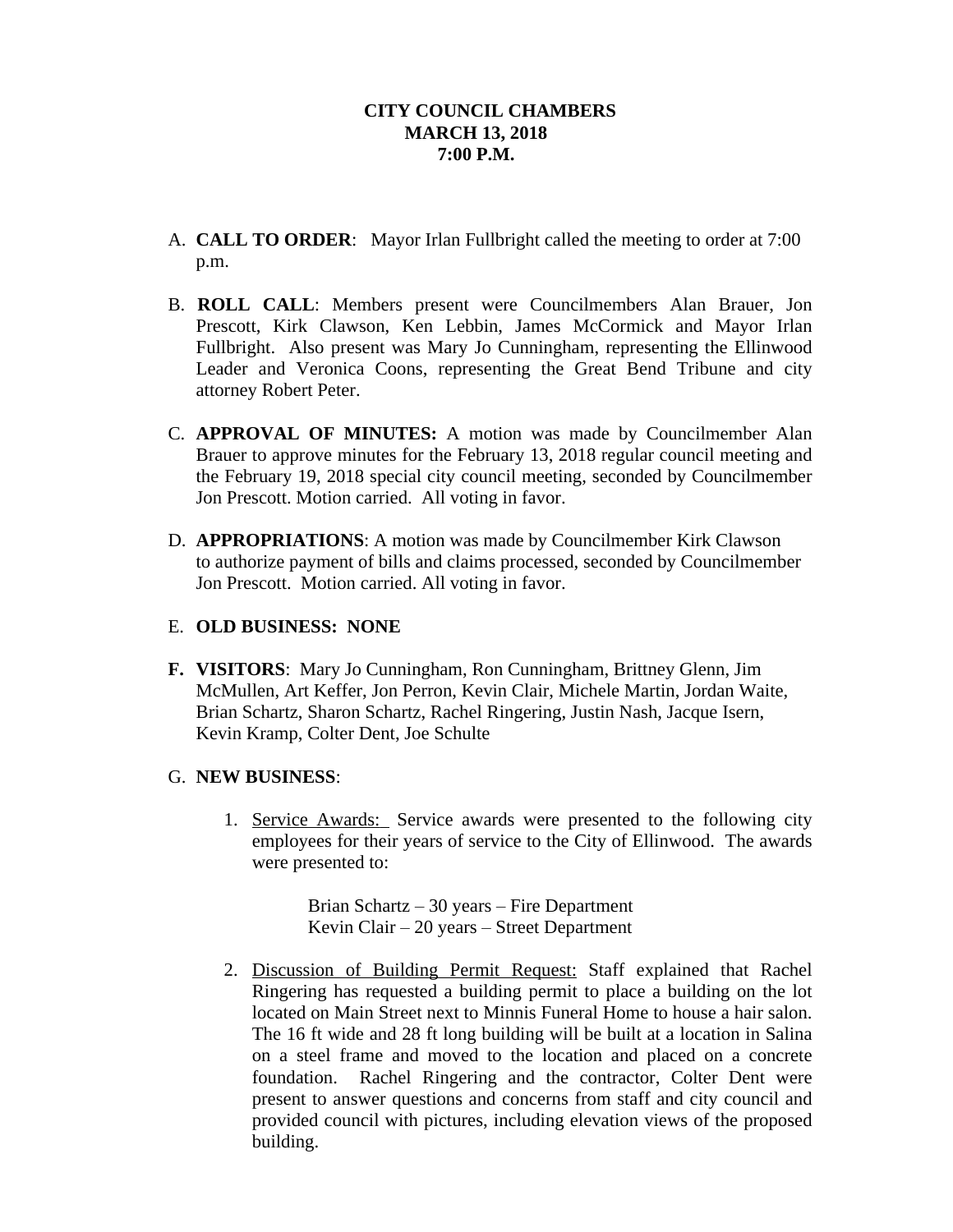Councilmember Jon Prescott commended Ms. Ringering for her desire to bring a business to Ellinwood and feels the city should embrace young entrepreneurs and provide assistance in finding a suitable business location. Council expressed concerns regarding the uniformity of buildings on downtown Main Street. Councilmember Ken Lebbin suggested a better fit for the proposed building could be on First Street, west of Extreme Ice, given the size of the building. Also discussed was the possibility of moving the building closer to Minnis Funeral Home and to possibly put red brick on the front of the building to provide some uniformity with some existing structures on Main Street. Staff explained that the porch cannot extend past the front of the other buildings. Also discussed was the availability of a lot in the 500 block of East 2<sup>nd</sup> Street. City Council tabled the issue and requested Ms. Ringering to explore the options noted above and contact City staff about a meeting in the future.

3. Chamber of Commerce AHF Request and Review: Michele Martin, Justin Nash and Jacque Isern, representing the Ellinwood Chamber of Commerce were present to request use of city facilities for the After Harvest Festival on July 19<sup>th</sup> through the 21<sup>st</sup>. As outlined in her letter to council, facilities requested include the practice football field, swimming pool, City Park, Wolf Park, Wolf Pond, Worman Field and the city streets for the 5K run. Also discussed was security for Friday and Saturday nights at the City Park.

City Attorney, Robert Peter explained the Chamber of Commerce is ultimately responsible for under-age drinking, because it is their event and they are the host. The council consensus is to have the Chamber check ID's at the gate for the dance and wristband anyone 21 and over. The Chamber requested the city provide police officers to check ID's at each gate. City Attorney, Robert Peter suggested this would not be in the best interest of the City, however a police officer could be stationed near a gate to provide a police presence. The Chamber also discussed an incident that happened last year and explained if they could have contacted the police before the incident escalated, it could have possibly been avoided. The Chamber inquired as to the best process to notify the police department in the case of an incident.

A motion was made by Councilmember Jon Prescott to approve 2 additional police officers and provide the Chamber with radios for direct contact with the police department and request the Chamber to check ID's at the dance and wristband anyone 21 years old and over, seconded by Councilmember Ken Lebbin. Motion carried. All voting in favor.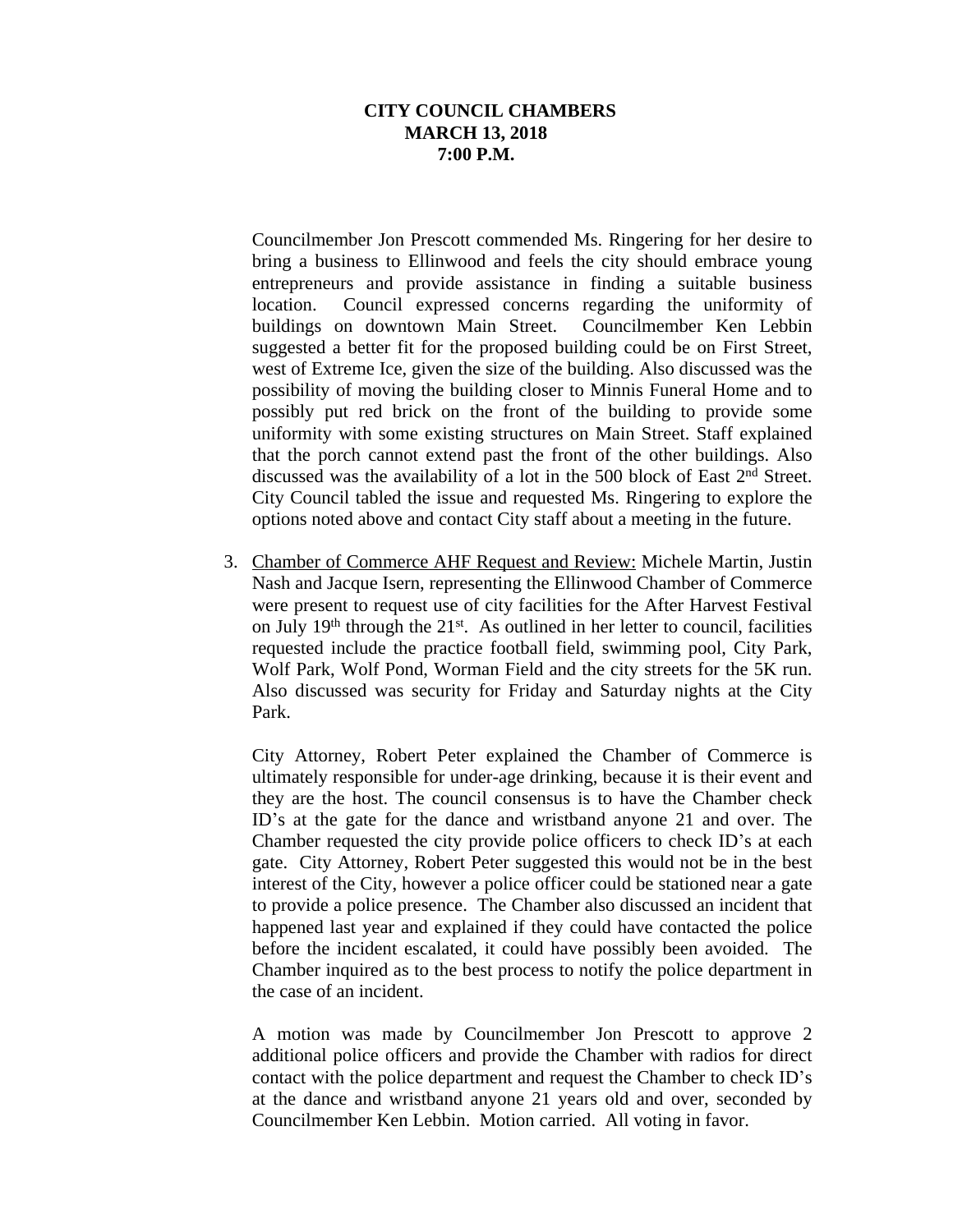A motion was made by Councilmember James McCormick to approve the use of the city facilities for the After Harvest Festival as requested above, seconded by Councilmember Kirk Clawson. Motion carried. All present voting in favor.

4. General Liability, Property, and Casualty Insurance Renewal: The City's general liability, property and casualty, and worker's compensation insurance is up for renewal. This year's premium is \$116,866 compared to \$118,877 for last year.

A motion was made by Councilmember Alan Brauer to accept the general liability, property and casualty, and worker's compensation insurance renewal as presented, seconded by Councilmember Kirk Clawson. Motion carried. All voting in favor.

5. Electrical Wiring Update at Power Plant: Staff explained the wiring inside the power plant has needed updated for many years and staff would like to begin work on updating the wiring and breaker panels. He explained this will be a project that will be done as time allows and will be done with city staff as much as possible. Presented to council was a quote from Stanion Wholesale Electric for a 2000-amp main breaker panel and the wiring to connect to the outside transformer for a cost of \$11,762.46.

A motion was made by Councilmember Jon Prescott to approve the quote from Stanion Wholesale Electric in the amount of \$11,762.46, seconded by Councilmember James McCormick. Motion carried. All voting in favor.

- 6. End of Year Financial Review: Presented to council was a "Summary of Cash Receipts, Cash Disbursements and Unencumbered Cash" by fund for the year ended December 31, 2017.
- 7. Discussion of Additional Street Renovations: Staff explained since the street and storm sewer project came in considerably under the amount of funding secured for the project this allows for the possibility of using the remaining funds to do additional street work. Staff has contacted the City's Bond Attorney in regard to additional street improvements. Staff explained at this time the only additional work that can be done is related to the current approved projects and therefore requests council to consider approving additional work at the intersection of First and Kennedy at an estimated cost of \$17,000 to \$20,000 based on the costs of the alternate bids for intersection work.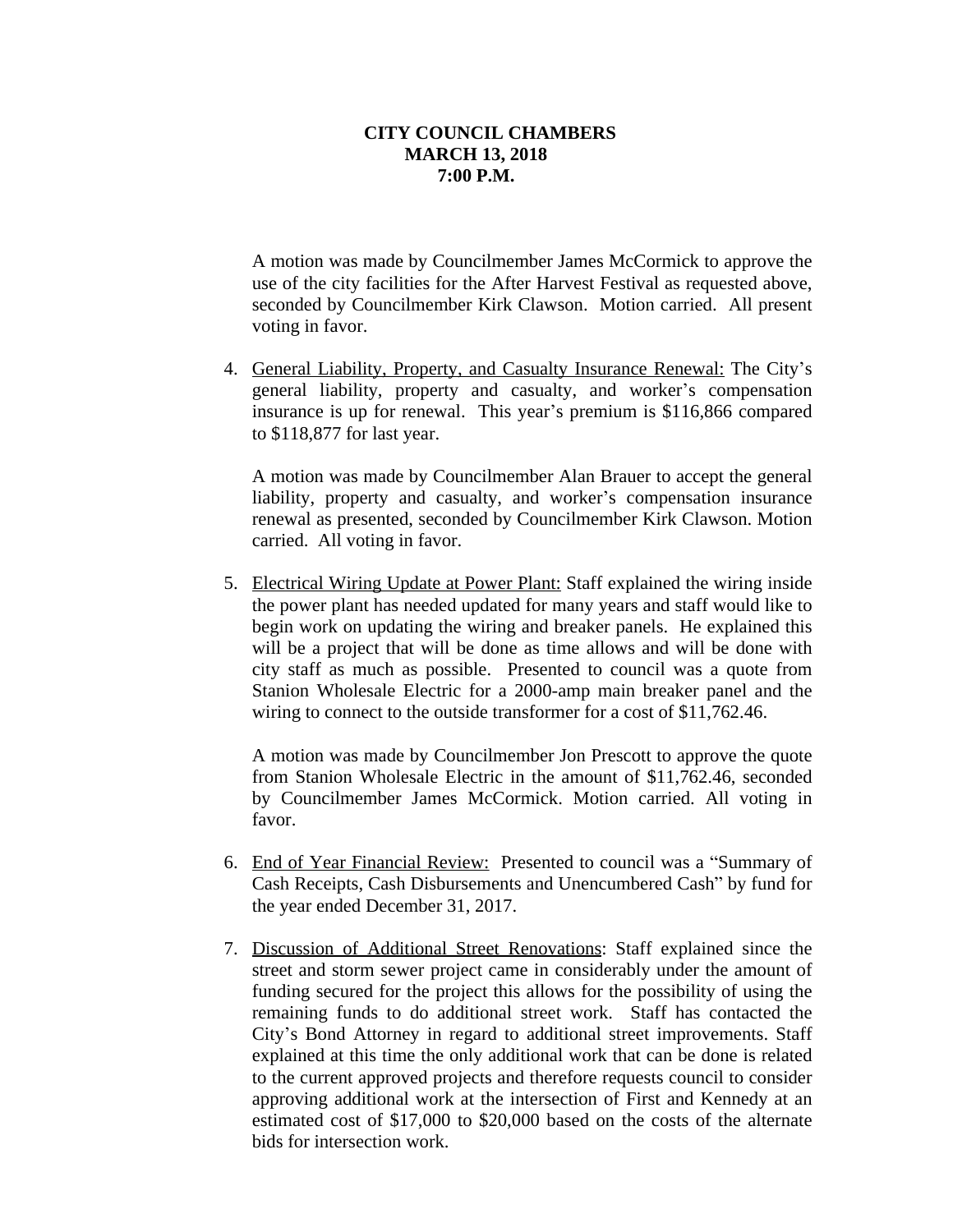Councilmember James McCormick made the motion to approve the additional work at the intersection of First and Kennedy, seconded by Councilmember Jon Prescott. Motion carried. All voting in favor.

8. Executive Session for the Acquisition of Property: An executive session is requested to discuss negotiations for possible acquisition of property relating to the flood control project. A motion was made by Councilmember Alan Brauer to adjourn into executive session for (10) ten minutes to discuss negotiations for possible acquisition of property relating to the flood control project, with Robert Peter, city attorney and Chris Komarek, City Administrator present and that the council meeting will reconvene in the council chambers, seconded by Councilmember Ken Lebbin. Motion carried. All voting in favor. The governing body recessed into executive session at 9:15 p.m.

Meeting reconvened at 9:25 p.m. No action taken.

# H. **REPORTS**:

- 1. Municipal Court Report: Presented to Council was the Municipal Court Report for February, 2018.
- 2. Utilities Production Report: Presented to Council was the Utilities Production Report.
- 3. Staff Reports:
	- a) Staff reported the school has changed their timeline for the building at Worman Field. They may revisit it in the fall.
	- b) Staff reported plans to do a spring newsletter to address new procedures for the trash truck, junk vehicles, mowing clippings to street, etc.
	- c) Staff reported Janel Rose from the Barton County Health Department has contacted the City about a grant for high visibility cross walks at the stop light and for design of a sidewalk from the highway to past the railroad tracks.
	- d) Staff reported that city crews are working at the American Legion lot repairing the sprinkler system that was damaged during the highway construction.